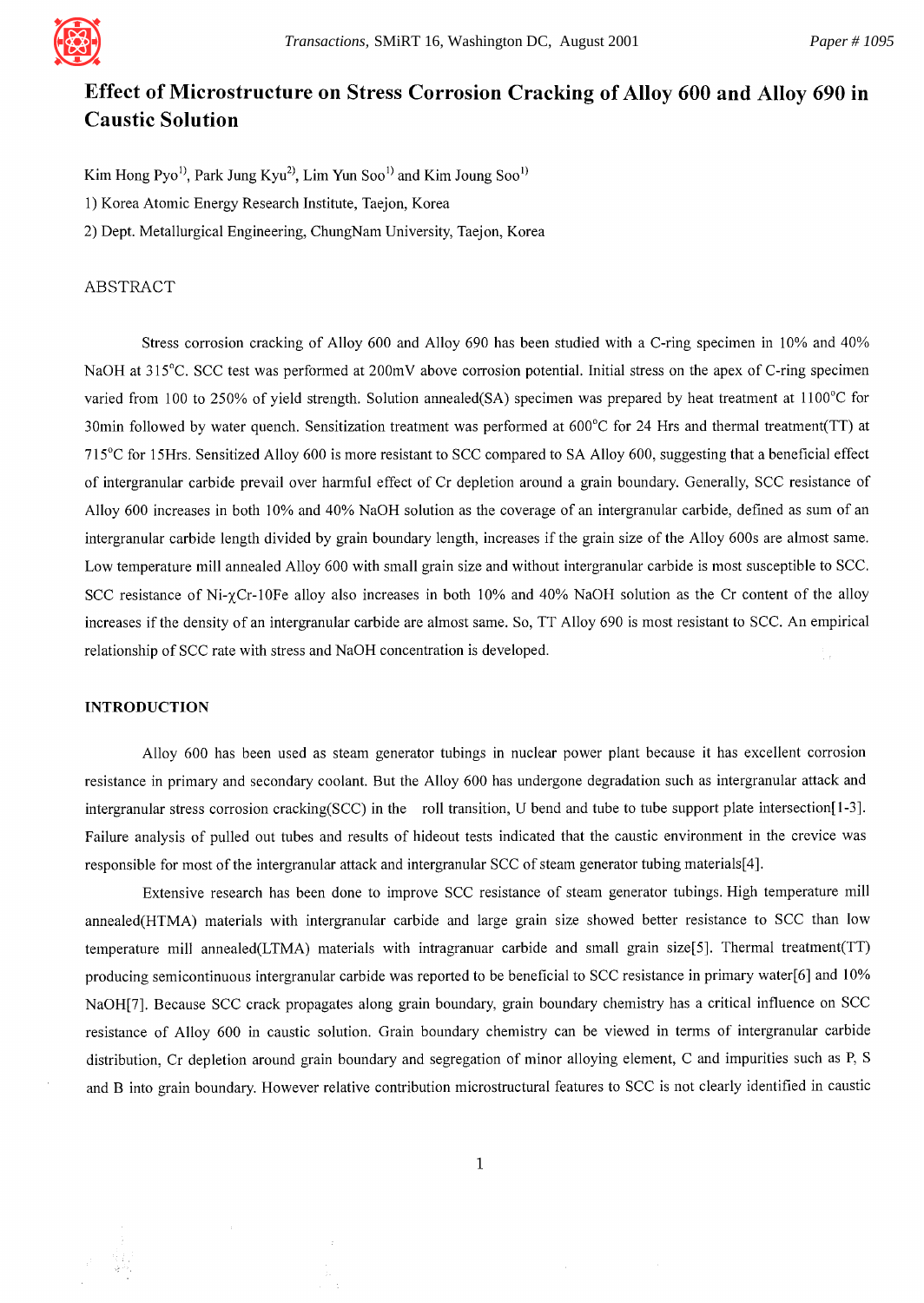environment.

LTMA Alloy 600, HTMA Alloy 600 and TT Alloy 600 are still used for steam generator tubing of many operating nuclear power plants. TT Alloy 690 is being used as a steam generator tubing of new and replaced steam generator of nuclear power plants. For life prediction and timely maintenance of nuclear power plant, it is very important to identify effect of environmental and mechanical parameter on SCC process.

The purpose of this work is to evaluate the effect of microstructure, stress and NaOH concentration on SCC in caustic solution

## **EXPERMENTAL PROCEDURE**

Their chemical compositions are shown in Table 1. Four heats of HTMA Alloy 600s tubing, used in nuclear power plants, were provided by three tube manufacturers. Heat treatment of the HTMA Alloy 600A and TT Alloy 690 and their designation are shown in Table 2.

| Material         | Ni    | Сr    | Fe    | С     | S       | P     | B      | N     | Si   | Сu    | Al    | Ti   |
|------------------|-------|-------|-------|-------|---------|-------|--------|-------|------|-------|-------|------|
| HTMA Alloy 600 A | 72.5  | 16.85 | 9.00  | 0.025 | 0.003   | 0.008 | 0.001  | 0.016 | 0.31 | 0.01  | 0.15  | 0.28 |
| HTMA Alloy 600 B | 74.76 | 15.63 | 8.62  | 0.025 | < 0.001 | 0.007 | 0.004  | 0.01  | 0.14 | 0.03  | 0.21  | 0.34 |
| HTMA Alloy 600 C | 76.11 | 15.29 | 7.57  | 0.026 | 0.001   | 0.008 | 0.004  | 0.004 | 0.15 | 0.015 | 0.23  | 0.32 |
| HTMA Alloy 600 D | 75.08 | 15.38 | 8.56  | 0.023 | 50.001  | 0.006 | 0.003  | 0.01  | 0.20 | 50.01 | 0.24  | 0.26 |
| LTMA Alloy 600   | 75.34 | 15.97 | 8.03  | 0.04  | 0.001   |       |        |       | 0.30 | 0.11  |       |      |
| TT Alloy 600     | 58.9  | 29.57 | 10.54 | 0.02  | 0.001   | 0.009 | 0.0004 | 0.017 | 0.22 | 0.01  | 0.019 | 0.26 |

Table 1. Chemical Composition of Materials.

Carbide distribution of Alloy 600 was examined by electrolytic etching at  $2.5~\text{eV}$  for  $15~\text{eV}$  30sec in orthophosphoric acid and grain boundary being evaluated by electrolytic etching at 2.5~3V for 15~30sec in nital. Alloy 600 and Alloy 690 were also chemically etched in bromine for 15sec for carbide examination. A modified Huey test was carried out in boiling  $25\%$ HNO<sub>3</sub> for 48Hrs.

The 10% and 40% NaOH solutions were prepared by adding reagent grade NaOH to demineralized the water. Reference electrode and counter electrode were an external Ag/AgC1 electrode and Pt wire, respectively. All the values of electrode potential were relative to that of external Ag/AgC1 electrode unless otherwise indicated.

The SCC test was conducted in 10% and 40% NaOH using C-ring specimen at 315°C. The C-ring specimen was held at 200mV above corrosion potential. The stress at the apex of the C-ring specimen was varied from 150% to 250% of room temperature yield strength by changing outer diameter displacement of the C-ring. The SCC fracture surface and crosssectional area of C-ring specimen were examined with both SEM and optical microscope.

 $\sim$  1

결광

- 181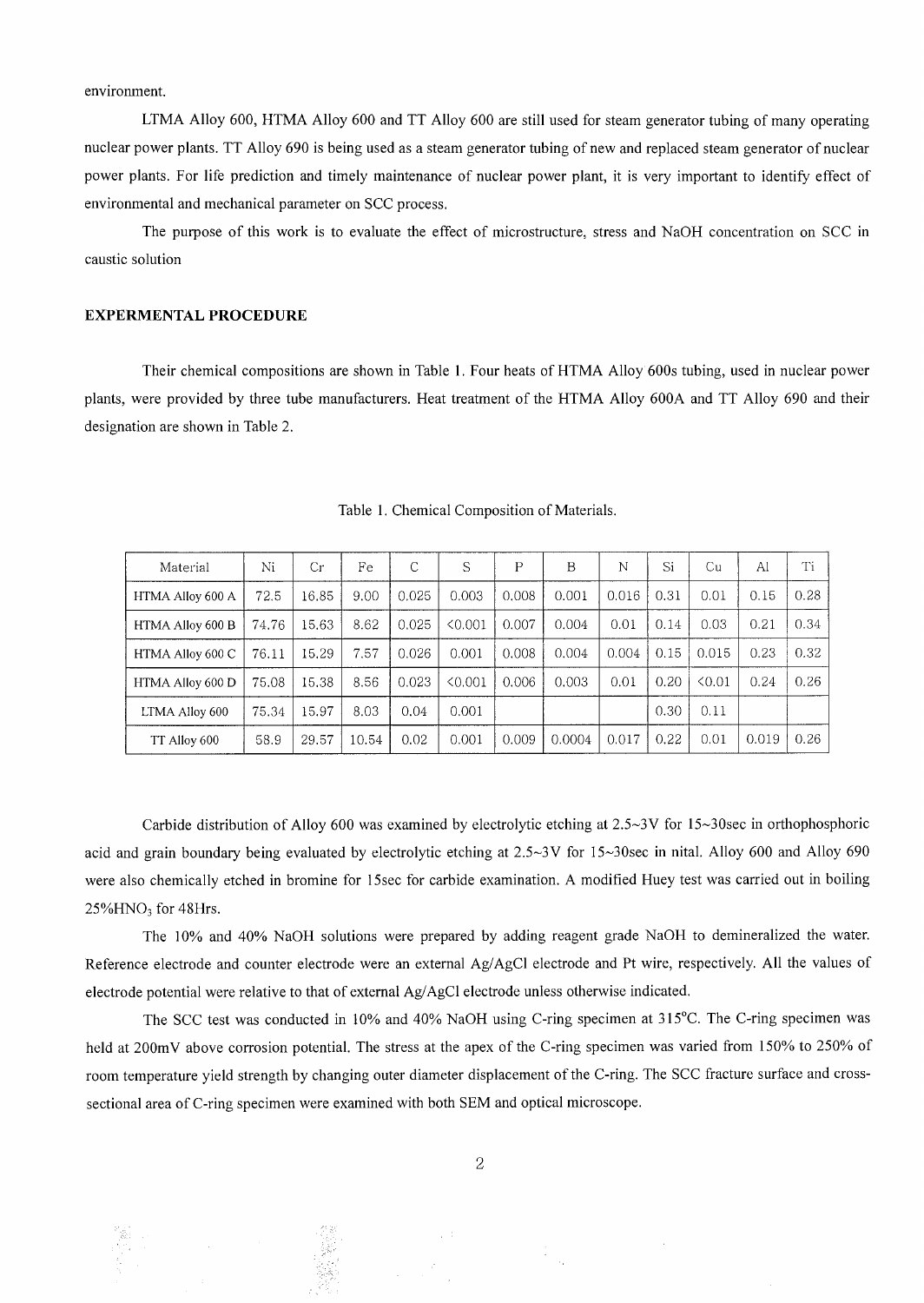| SA Alloy 600            | solution annealed at $1100^{\circ}$ C for 30min and then water quenched(SA) |
|-------------------------|-----------------------------------------------------------------------------|
| <b>SASEN Alloy 600</b>  | sensitized at 600°C for 24Hrs following SA                                  |
| SATT Alloy 600          | thermally treated at 715°C for 15Hrs following SA                           |
| HTMA Alloy 600          | commercially high temperature mill annealed                                 |
| HTMASEN Alloy 600       | sensitized at 600°C for 24Hrs following HTMA                                |
| <b>HTMATT Alloy 600</b> | thermally treated at 715°C for 15Hrs following HTMA                         |
| SA Alloy 690            | solution annealed at 1150°C for 30min and then water quenched               |
| TT Alloy 690            | thermally treated at 720°C for 10Hrs                                        |

## **RESULTS AND DISCUSSION**

#### **Microstructure**

 $\hat{c}$ 

Four heats of HTMA Alloy 600s tubing have similar intergranular carbide distribution, Cr and C content, grain size and mechanical properties as shown in Table 3.

|                 | ASTM Grain | Intergranuar Carbide | Yield Strength | Tensile Strength | Elongation $(\%)$ |
|-----------------|------------|----------------------|----------------|------------------|-------------------|
| Alloy           | Size No.   | Distribution         | (ksi)          | (ksi)            |                   |
| HTMA Alloy 600A | 5.0        | discontinuous        | 41.4           | 98.8             | 43                |
| HTMA Alloy 600B | 5.0        | discontinuous        | 35.5           | 94               | 46                |
| HTMA Alloy 600C | 6.0        | discontinuous        | 37.1           | 97.1             | 44                |
| HTMA Alloy 600D | 5.5        | discontinuous        | 37.7           | 95.5             | 43.5              |

Table 3. Metallurgical Characteristics and Mechanical Properties of HTMA Alloy 600s.

LTMA Alloy 600 has abundant intragranular carbides and few intergranular carbides and has small grain size compared to that of HTMA Alloy 600. TT Alloy 690 has interganular carbides. Intergranular carbide length and spacing between intergranular carbide vary from boundary to boundary and even in the boundary. Intergranular carbide length and spacing between intergranular carbides vary significantly for HTMA Alloy 600 in which some boundary has no intergranular carbides while the other boundary has small(about 1um long) and closely spaced intergranular carbides. The boundary without intergranular carbides seems to be a low angle grain boundary or twin boundary. Average intergranular carbide length and coverage of intergranular carbide in grain boundary, defined as sum of intargranular carbide divided by grain boundary length are shown in Table 4. Intergranular carbide in HTMASEN Alloy 600 is relatively evenly distributed compared to that in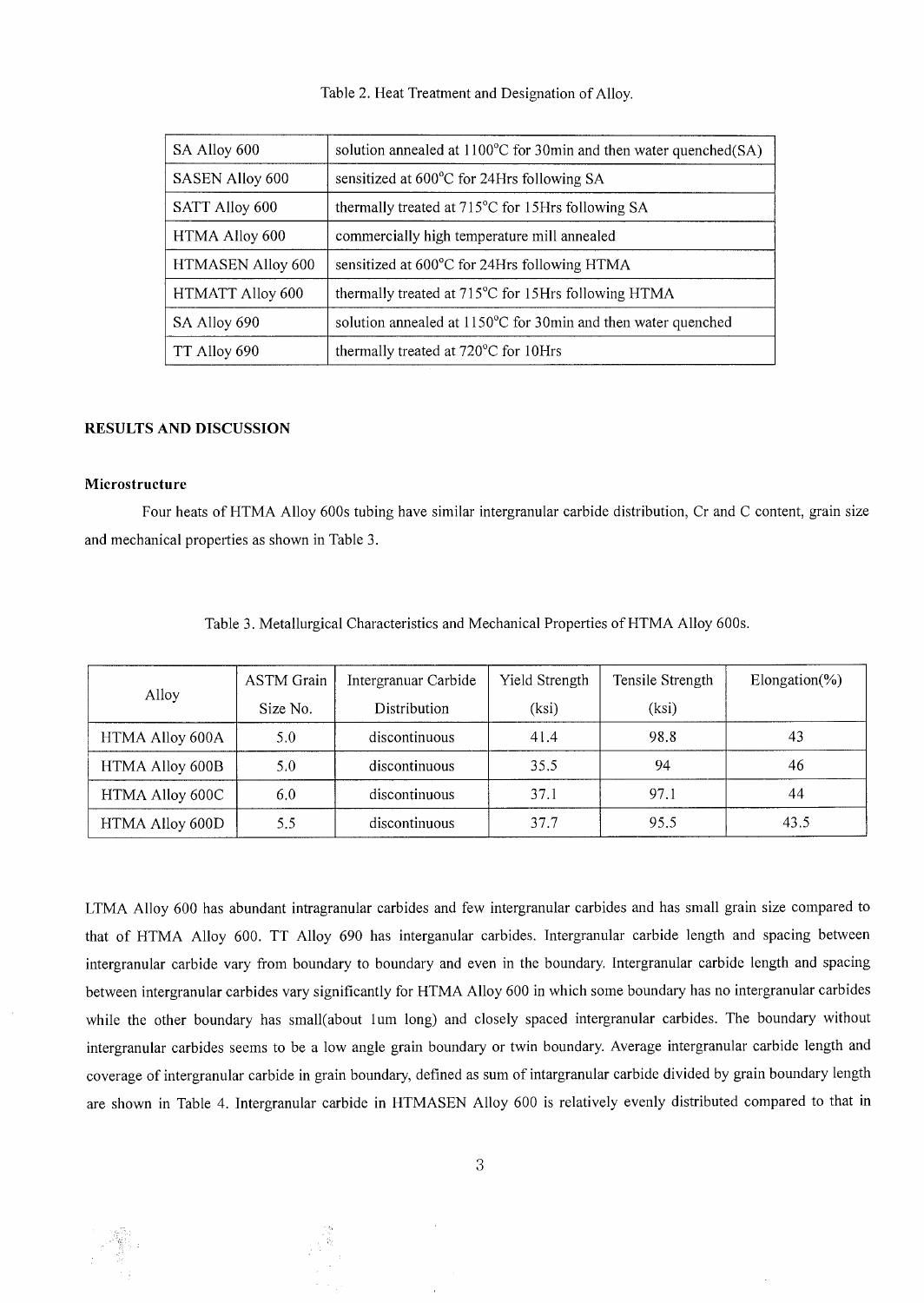HTMA Alloy 600 and it's average length and thickness are larger than those of HTMA. Intergranular carbide in HTMATT Alloy 600 is about 2urn and longer than that in HTMASEN Alloy 600. Intergranular carbide spacing in HTMATT Alloy 600 is about 0.2um and more closely spaced than that in HTMASEN Alloy 600. All boundary except twin boundary has intergranular carbides. The extent of variation in intergranular carbide length and their spacing for HTMATT Alloy 600 is least among Alloy 600s used in this work. Intergranular carbide in TT Alloy 690 is about 0.45 $\mu$ m long and their spacing is about  $0.02 \mu m$ .

|                         | Intergranular Carbide | Intergranular Carbide | Coverage of Intergranular Carbide |  |
|-------------------------|-----------------------|-----------------------|-----------------------------------|--|
| Alloy                   | Length $(\mu m)$      | Thickness $(\mu m)$   | in Grain Boundary(%)              |  |
| HTMA Alloy 600          | 0.28                  | 0.15                  | 28                                |  |
| HTMASEN Alloy 600       | 0.41                  | 0.20                  | 80                                |  |
| <b>HTMATT Alloy 600</b> | 0.57                  | 0.29                  | 89                                |  |
| TT Alloy 690            | 0.45                  | 0.15                  | 96                                |  |

Table 4. Intergranular Carbide Length, Thickness and a Fraction of Intergranular Carbide in Grain Boundary.

The degree of Cr depletion around grain boundary measured with Modified Huey test is shown in Table 5. Precipitation of intergranular carbide simultaneously produces Cr depletion around grain boundary. But the Cr depletion around grain boundary is healed by Cr diffusion from matrix back into the grain boundary if heat treatment temperature and time is high and long enough. SA Alloy 600 shows a very slight weight loss because it is cooled too fast from solution anneal temperature to room temperature to precipitate intergranular carbide. SASEN Alloy 600 shows significant weight loss because of extensive precipitation of intergranular carbide and concurrent Cr depletion around grain boundary. SATT Alloy 600 shows much less weight loss compared to SASEN Alloy 600 because heat treatment temperature is high enough for Cr diffusion from matrix back to the Cr depleted grain boundary. HTMA Alloy 600 shows greater weight loss than SA Alloy 600 because it has intergranular precipitate produced during cool down from mill anneal temperature to around 500°C. HTMASEN Alloy 600 and HTMATT Alloy 600 are similar to SASEN Alloy 600 and SATT Alloy 600 in weight loss, respectively because heat treatments are same after solution anneal or mill anneal.

## **Stress Corrosion Cracking**

The maximum SCC rate of SA Alloy 600, SASEN Alloy 600 and SATT Alloy 600 tested in 40% NaOH at 315°C is shown in Table 6. SCC rate measured with CT specimen as a function of stress intensity factor showed two stages for SCC crack growth; stress intensity dependent slow SCC crack growth stage and almost stress independent fast SCC crack growth stage[8]. In this work we do not differentiate between the two stages because SCC crack length is not measured insitu. In addition, SCC crack initiation period is ignored in estimating the maximum SCC rate. Maximum SCC rate is estimated by dividing maximum SCC crack length with exposure time to the test environment. The maximum SCC rate decreases with a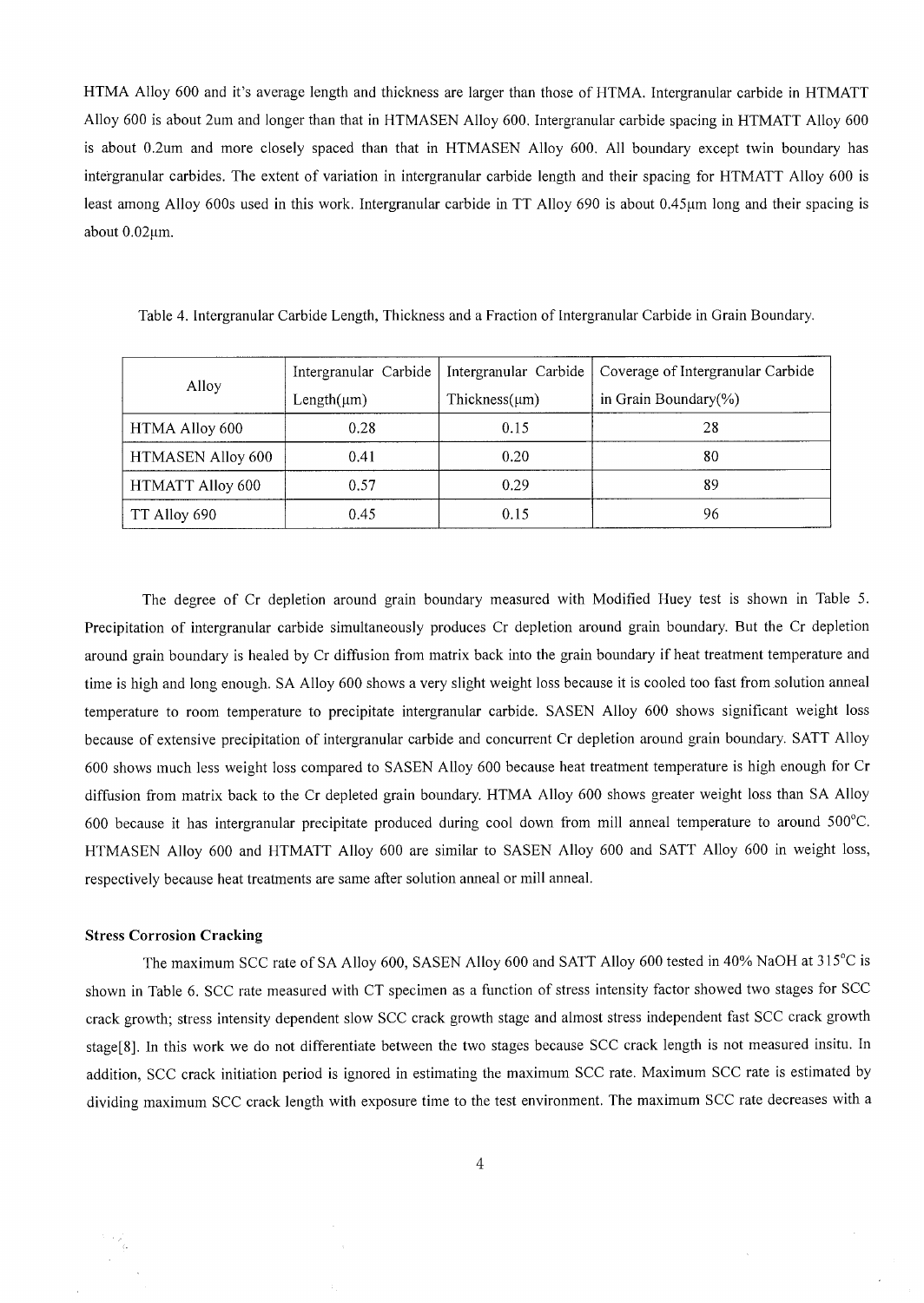following order : SA Alloy Alloy 600, SASEN Alloy 600 and SATT alloy 600. Grain size of SA Alloy 600, SASEN Alloy 600 and SATT alloy 600 are almost same because heat treatment at 600°C after mill anneal is not high enough for grain growth to occur. Maximum SCC rate of HTMA Alloy 600, HTMASEN Alloy 600 and HTMATT alloy 600 in 10% NaOH and 40% NaOH at 315°C is shown in Table 7. Maximum SCC rate decrease with a following order in 10% NaOH and 40% NaOH: HTMA Alloy 600, HTMASEN Alloy 600 and HTMATT alloy 600. Grain size of HTMA Alloy 600, HTMASEN Alloy 600 and HTMATT alloy 600 are almost same. Because SCC crack propagates along the grain boundary, grain boundary chemistry has critical influence on SCC resistance of Alloy 600 in caustic solution. Grain boundary chemistry can be viewed in terms of intergranular carbide distribution, Cr depletion around grain boundary and segregation of minor alloying element, C and impurities such as P, S and B into the grain boundary.

Table 5. Weight Loss Measured in Boiling  $HNO<sub>3</sub>$  for 48Hrs (Modified Huey test).

| Alloy                        | SА                | <b>SASEN</b>       | SATT              | <b>HTMA</b>        | <b>HTMASEN</b> | <b>HTMATT</b>     |
|------------------------------|-------------------|--------------------|-------------------|--------------------|----------------|-------------------|
|                              | Alloy 600         | Alloy 600          | Allov 600         | Alloy 600          | Alloy 600      | Alloy 600         |
| Weight<br>$loss(kg/m^2/sec)$ | $20\times10^{-9}$ | $627\times10^{-9}$ | $18\times10^{-9}$ | $115\times10^{-9}$ | ×              | $22\times10^{-9}$ |

\*: completely disintegrated

Table 6 Maximum SCC Rate of SA Alloy 600, SASEN Alloy 600 and SATT Alloy 600 in 40% NaOH at 315°C and at a Initial Stress of 150% YS

| _________<br>Allo <sup>x</sup>                                                                                                   | --------<br>$\sim$<br>υυυ<br>້ | nuu                    | -----<br>ουι |
|----------------------------------------------------------------------------------------------------------------------------------|--------------------------------|------------------------|--------------|
| ιvι<br>the contract of the contract of the contract of the contract of the contract of the contract of the contract of<br>______ | $\sim$ $\sim$ $\sim$<br>.      | $\sim -$<br>ヽlぃ<br>. . | $\sim$       |

Table 7 Maximum SCC Rate of HTMA Alloy 600, HTMASEN Alloy 600 and HTMA TT Alloy 600 with a Initial Stress of 250% of YS in 10% and Those with a Initial Stress of 150% of YS in 40% NaOH at 315°C.

| Allov                               | <b>HTMA</b><br>Alloy 600 | HTMA SEN<br>Allov 600 | <b>HTMA TT</b><br>Allov 600 |  |
|-------------------------------------|--------------------------|-----------------------|-----------------------------|--|
| Maximum SCC Rate(m/sec) in 10% NaOH | $1.7\times10^{-9}$       | $1.3\times10^{-10}$   | $7.7\times10^{-10}$         |  |
| Maximum SCC Rate(m/sec) in 40% NaOH | $5.4 \times 10^{-9}$     | $3.1 \times 10^{-9}$  | $0.6\times10^{-9}$          |  |

Recent work performed with an atom probe found that C segregation in Alloy 600 for heat treatment at 600°C increases up to intergranular carbide precipitation and then decreases by precipitation of intergranular carbide with further heat treatment time[9]. A little P segregation is observed when excess carbon is less than  $0.3$ nm<sup>2</sup>. B and N segregation to grain boundary is not related with heat treatment. So, segregation of minor alloying element, C and impurities such as S, P, B, N seems to have no effect on SCC of SASEN Alloy 600 and SATT Alloy 600 because heat treatment time employed in this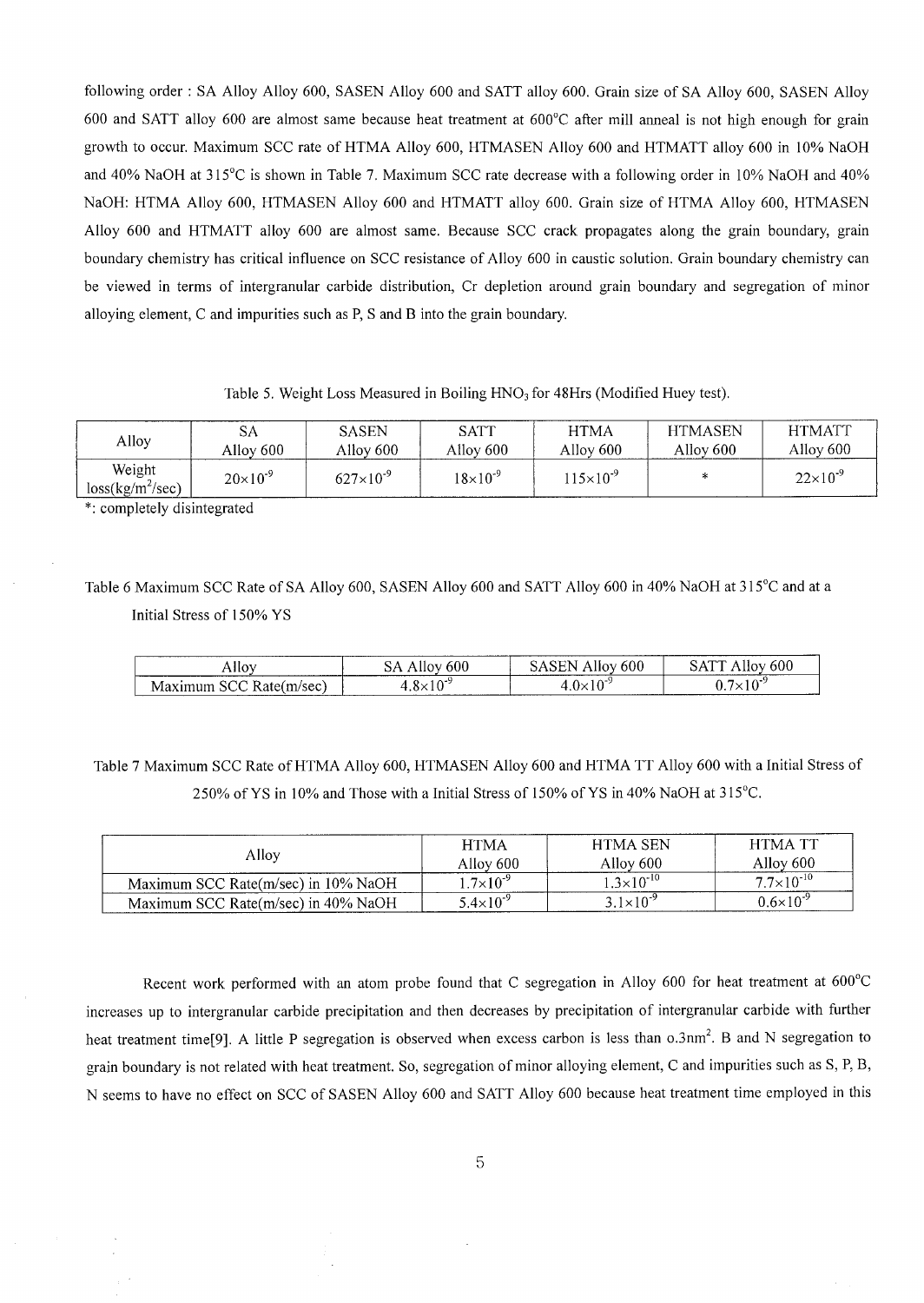work is long enough to rule out effect of segregation on SCC.

The big difference of SA Alloy 600 and SATT Alloy 600 in grain boundary chemistry is the presence of intergranular carbide in SATT Alloy 600 since SA Alloy 600 has no intergranular carbide. So, higher resistance of SATT Alloy 600 than SA Alloy 600 can be attributed to the presence of intergranular carbide in SATT Alloy 600. SA Alloy 600 is more susceptible to SCC than SASEN Alloy 600. Our previous work found that the SCC rate of solution annealed Ni- $\gamma$ Cr-10Fe alloy decreases with Cr content in 40% NaOH at 315°C[ 10]. So, Higher SCC resistance of SASEN Alloy 600 than SA Alloy 600 implies that beneficial effect of intergranular carbide prevails over harmful effects of Cr depletion in caustic solution. Higher SCC resistance of SATT Alloy 600 than SASEN Alloy 600 is partly due to presence of more closely spaced intergranular carbide and partly due to healing of Cr depletion around grain boundary in SATT Alloy 600. Relative SCC resistance of HTMA Alloy 600, HTMASEN Alloy 600, HTMATT Alloy 600 also can be explained with a beneficial effect of intergranular carbide for SCC in 10% NaOH and 40% NaOH because a density of intergranular carbide in grain boundary, which is defined as sum of intergranular carbide length divided by grain boundary length, increases with a following order: HTMA Alloy 600, HTMASEN Alloy 600 and HTMATT Alloy 600.

Maximum SCC rates of as received four HTMA Alloy 600s, an LTMA Alloy 600 and TT Alloy 690 tested in 10% NaOH at 315<sup>°</sup>C are shown in Fig. 1. SCC rates of four HTMA Alloy 600s are almost the same, presumably due to nearly equal intergranular carbide distribution and grain size even though the four HTMA Alloy 600s are provided by three tube manufacturers. LTMA Alloy 600 is extremely susceptible to SCC due to an absence of intergranular carbide and partly due to small grain size. Kim, et. at.[10] investigated SCC resistance of SA Alloy 600 with varying grain sizes in 40% NaOH at 315°C and found that SCC resistance increases with grain size. TT Alloy 690 is most resistant to SCC because the TT Alloy 690 has semi continuous intergranualar carbide and high Cr content of about 30%, which is almost two times the Cr content of Alloy 600.

The maximum SCC rate of Alloy 600 with stress is shown in Fig. 2. Maximum average SCC rate rapidly increases in 10% NaOH and 40% NaOH as the initial applied stress at the apex of C-ring increases. The slope of log-log plot in Fig.6 is in the range from 0.14 to 4.44. HTMA Alloy 600 and TT Alloy 600 are relatively susceptible to SCC, therefore it seems to be that the HTMA Alloy 600 and the HTMASEN Alloy 600 stressed to 250% of yield stress were already through wall cracked long before they are took out to examine SCC. So, the actual slopes in log-log plot of the HTMA Alloy 600 and the HTMASEN Alloy 600 would be rather higher than those reported in this work. The slope of HAMATT Alloy 600, 4.44, in Fig. 6 is in relatively good agreement with that measured with constant load in pure  $H_2O$  at 365°C even though test environments are quite different from each other. These results indicate that the SCC Alloy 600 in caustic as well as in pure H20 is highly dependent on stress.

Maximum SCC rate increases very dramatically with NaOH concentration as shown in Fig.3. Maximum SCC rate increases more than 2 order as NaOH concentration increases 4 times. Vailant, et. al.[ 11 ], suggested that SCC crack growth rate in slow crack growth stage is propotional to  $[NaOH]$ <sup>b</sup>, where b is about 0.66 for MA Alloy 600 and about 1 for TT Alloy 600. But it is not clearly identified whether the SCC crack growth rate model is for SCC at free corrosion potential or at controlled potential. The SCC rate measured at 200mV above corrosion potential in caustic solution in this work suggests that b is about 2.4 if SCC crack growth rate follows the rate equation suggested be Vailant, et.al.. So, SCC rate ,V, seems to be given by following equation in caustic solution: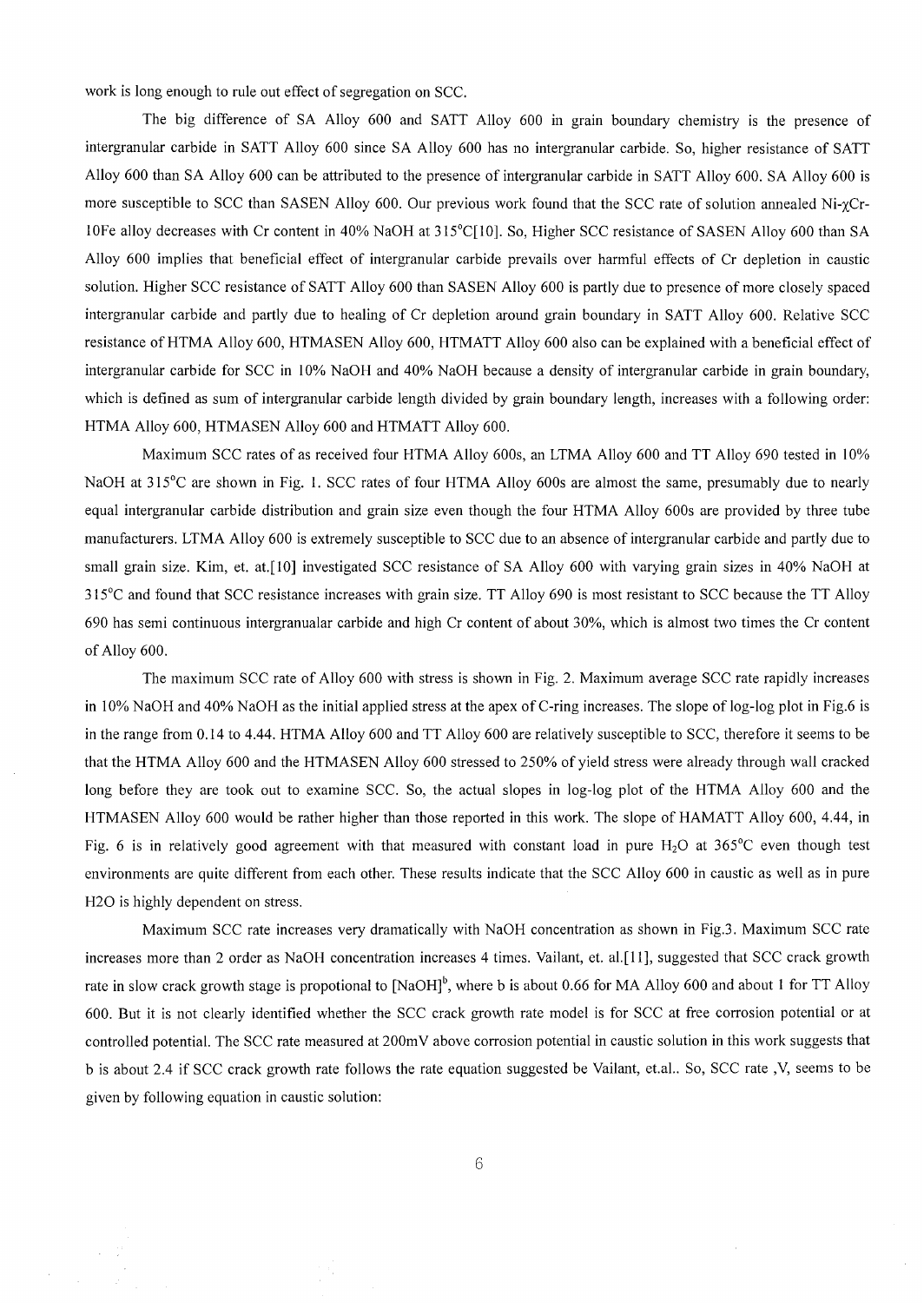$$
V = A\sigma^{4.4} [NaOH]^{2.4}
$$
 (1)

Where  $\sigma$  is stress, [NaOH] is NaOH concentration in wt. % and A is constant. The above equation shows that SCC rate is highly dependent on stress and NaOH concentration in caustic solution.



**Fig.2 Stress dependency of SCC rate in 40% NaOH at 315°C** 

1 E-8

**Fig.3 NaOH concentration dependency of SCC rate stressed at 150% Y S and at 315°C** 

## **CONCLUSION**

SASEN Alloy 600 is more resistant to SCC compared to SA Alloy 600, suggesting that a beneficial effect of intergranular carbide will prevail over the harmful effects of Cr depletion around the grain boundary. Generally, SCC resistance of Alloy 600 increases in both 10% and 40% NaOH solution as the coverage of an intergranular carbide, defined as the sum of an intergranular carbide length divided by grain boundary length, increases if the grain size of the Alloy 600s are